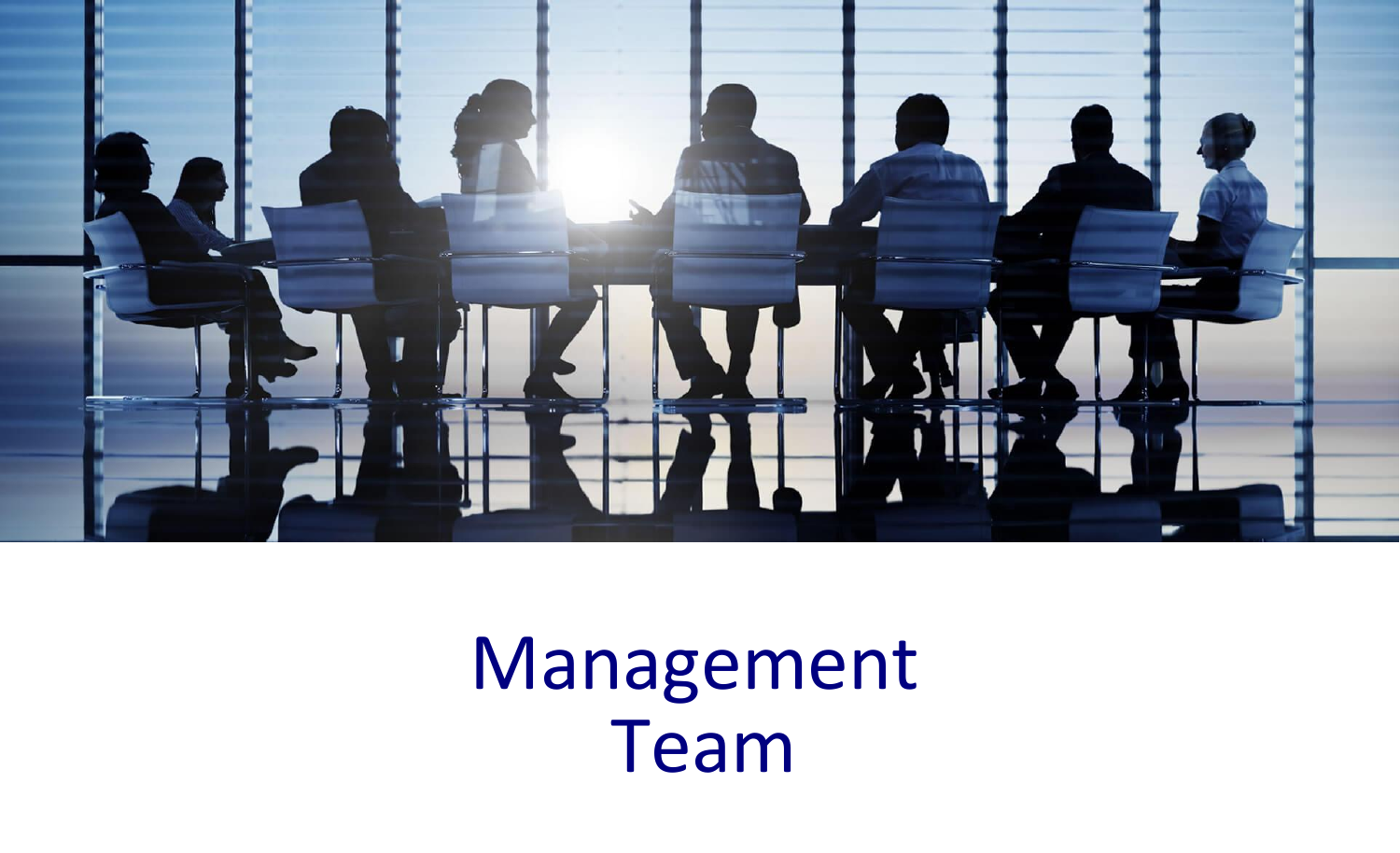

## **Md. Selim Parvez LL.B, PGDHRM,FCS**

**Company Secretary**

Mr. Md. Selim Parvez LL.B, FCS is the Company Secretary of Alhaj Textile Mills Ltd. He is a Fellow Member and a Member of the Dhaka Regional Chapter (DRC), Sub-Committee of the Institute of Chartered Secretaries of Bangladesh (ICSB). He completed his Post Graduate Diploma in Human Resource Management (PGDHRM) from Bangladesh Institute of Management (BIM) & also has enriched himself through successfully completed Bachelor of Laws (LL.B.) from National University. He has participated in various national & international conferences, trainings & CPD programs.

Prior to that, Mr. Parvez served in Electro Group as the Company Secretary. During his long career, he has worked in corporate governance, financial management, social compliance, stakeholder relations, regulatory management, and public communications, among other areas. He visited various countries to flourish his knowledge & insinuating new ideas. He has engaged himself with numerous social and philanthropist activities.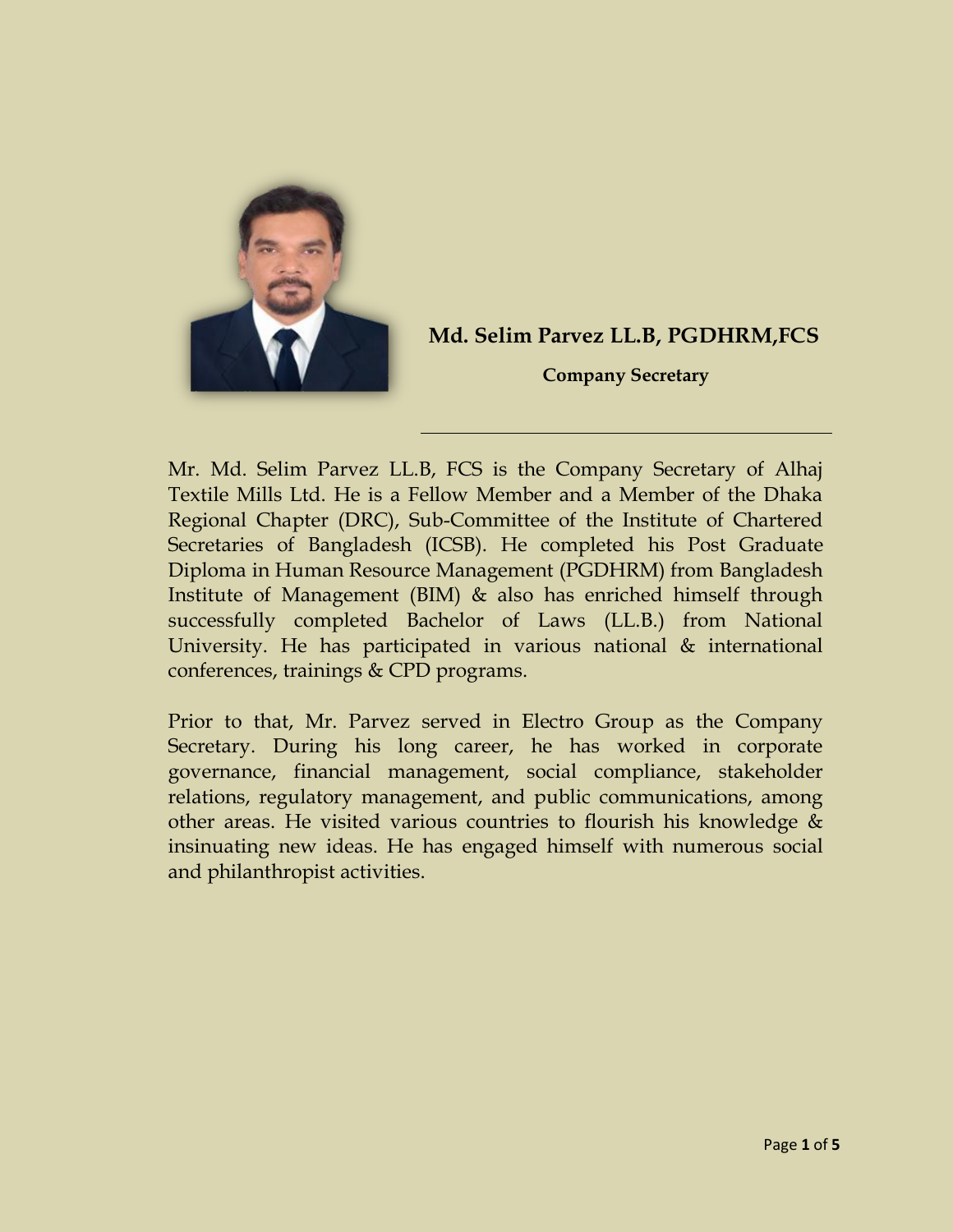

**Md. Jalal Uddin Chief Financial Officer (Acting)**

Mr. Md. Jalal Uddin is the Chief Financial Officer (CFO) of the Company. He is a part qualified Chartered Accountant from the Institute of Chartered Accountants of Bangladesh (ICAB) & M.Com in Accounting from National University.

He has 11 years experience in the field of Accounts, Finance, Taxation & Issue Management. He is in the company since 2011.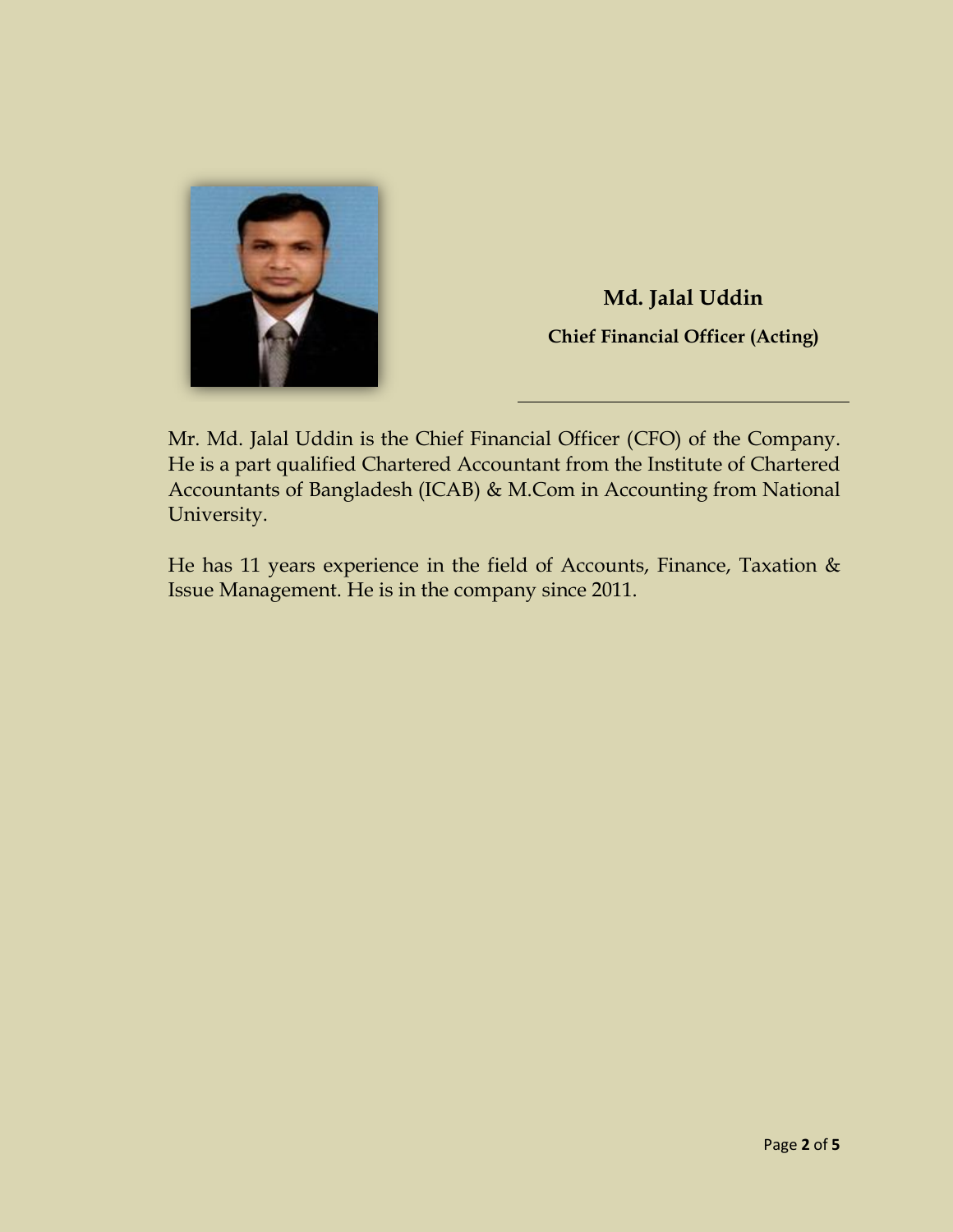

**AKM Azharul Islam Deputy General Manager (Admin)**

Mr. AKM Azharul Islam, aged about 69 is the Deputy General Manager (Admin) of the company. He completed his Bachelors of Commerce Degree under Rajshahi University in the year 1972. After Graduation he joined as an Accountant at Alhaj Textile Mills Limited.

Now he is the Deputy General Manager (Administration) of the Company. He looks after administration including labor related issues of the Company. He started his career as a Management Executive in the year 2007.